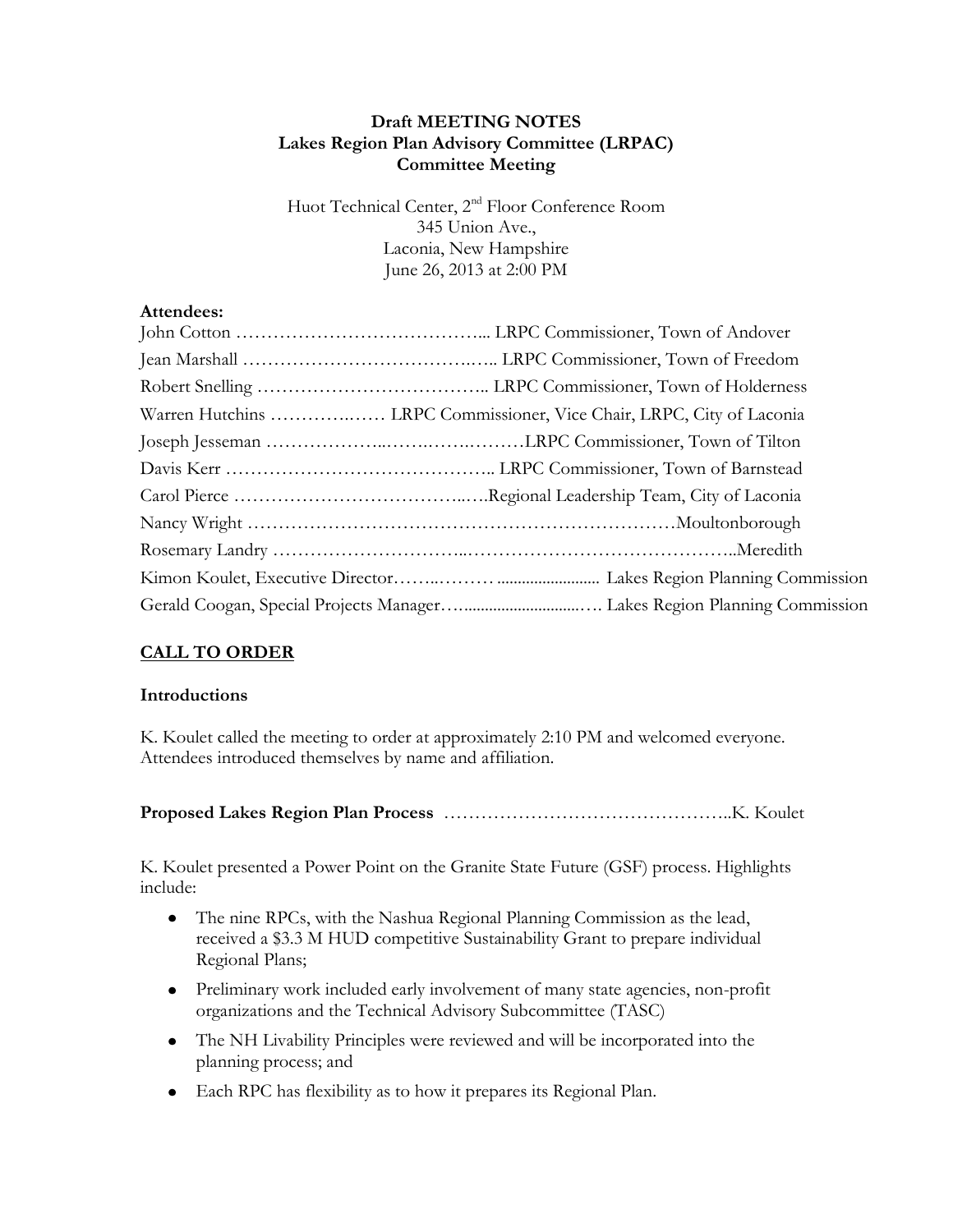The role of the LRPAC is to guide the development of the Lakes Region Plan by reviewing draft planning documents, offering comments and providing observations on plan components. The Committee represents the interests of the 28 towns and 2 cities in the Lakes Region. G. Coogan distributed and discussed the Lakes Region Plan outline (attached) which has four major elements: 1) Vision for the Lakes Region; 2) Telling the Lakes Region Storey; 3) Prioritized Implementation of Regional Projects; and 4) Technical Plan components:

- Housing:
	- Housing Needs Assessment
	- Fair Housing and Equity Assessment
- Transportation
- Water Infrastructure *(Utility and Public Service)*
- Environment *(Natural Resources, Water Resources, Recreation)*
- Economic Development
- Natural Hazards and Climate Change Impacts
- $\bullet$ Energy Efficiency and Green Building *(Community Facilities, Energy)*

G. Coogan distributed the Lakes Region Plan timeline with key dates being June 30, 2014 (submittal of the draft Lakes Region Plan to NRPC) and November 24, 2014 (LRPC Commissioners adopt the Lakes Region). As each plan component and work product are prepared, the staff will forward a draft to the LRPAC for review and comment.

G. Coogan reviewed the Granite State Future Web Site:<http://granitestatefuture.org/> with the Committee and emphasized the online map communication tool. J. Cotton noted this website should not to be confused with Granite State Futures website. As plan components are completed, they will be posted on the GSF website.

# **Proposed Plan Components** ……………………………………………….*Group*

G. Coogan briefly reviewed the following plan components:

- Housing: Needs Assessment and Fair Housing & Equity Assessment
- Economic Development
- Transportation
- Water Infrastructure
- Environment
- Natural Hazards and Climate Change
- **•** Energy Efficiency and Green Building
- Scenario Planning

R. Snelling inquired about how education fits into the process. G. Coogan responded that for planning purposes, education was best handled in the economic development component. He noted the Huot Center is an example of the education / economic development connection. Members engaged in a philosophical discussion regarding the education process and facilities. All agreed that education is a challenging topic. G. Coogan